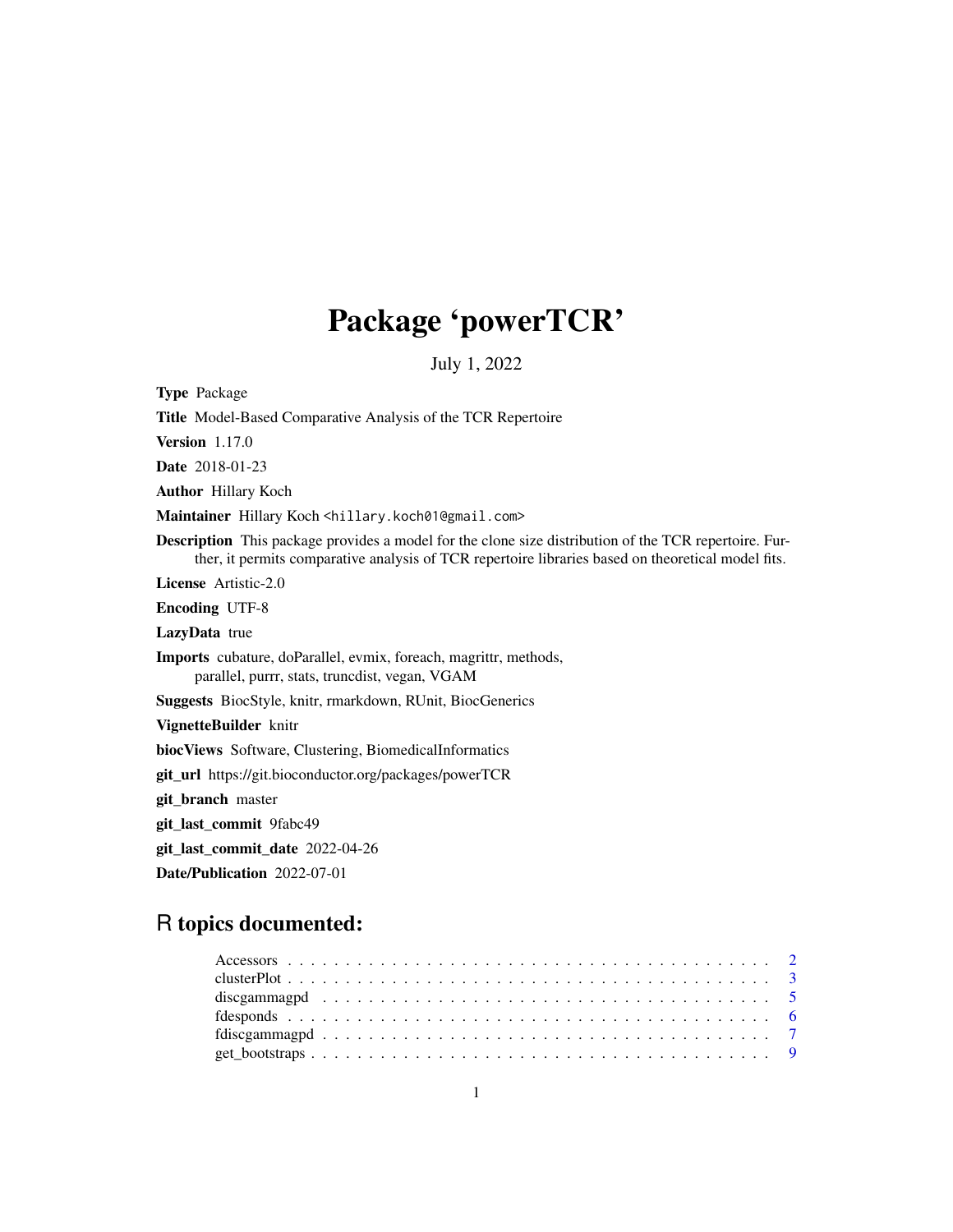#### <span id="page-1-0"></span>2 Accessors

| Index |  |  |  |  |  |  |  |  |  |  |  |  |  |  |  |  | 18 |
|-------|--|--|--|--|--|--|--|--|--|--|--|--|--|--|--|--|----|
|       |  |  |  |  |  |  |  |  |  |  |  |  |  |  |  |  |    |
|       |  |  |  |  |  |  |  |  |  |  |  |  |  |  |  |  |    |
|       |  |  |  |  |  |  |  |  |  |  |  |  |  |  |  |  |    |
|       |  |  |  |  |  |  |  |  |  |  |  |  |  |  |  |  |    |
|       |  |  |  |  |  |  |  |  |  |  |  |  |  |  |  |  |    |
|       |  |  |  |  |  |  |  |  |  |  |  |  |  |  |  |  |    |

Accessors *Grab important output from a list of fits*

# Description

These are convenient accessors that will grab important output from a list of fits from fdiscgammagpd. They will grab the maximum likelihood estimates and/or the negative log likelihood for the maximum likelihood estimates.

# Usage

```
get_mle(fits)
get_nllh(fits)
get_diversity(fits)
```
#### Arguments

fits A list of fits output from fdiscgammagpd.

### Value

A list of out either maximum likelihood estimates (get\_mle) or negative log likelihoods (get nllh) corresponding to the list of fits. For get\_diversity, a data frame of diversity estimates (species richness, Shannon entropy, clonality, and proportion of highly stimulated clones) for the samples.

# Author(s)

<hbk5086@psu.edu>

# See Also

[fdiscgammagpd](#page-6-1)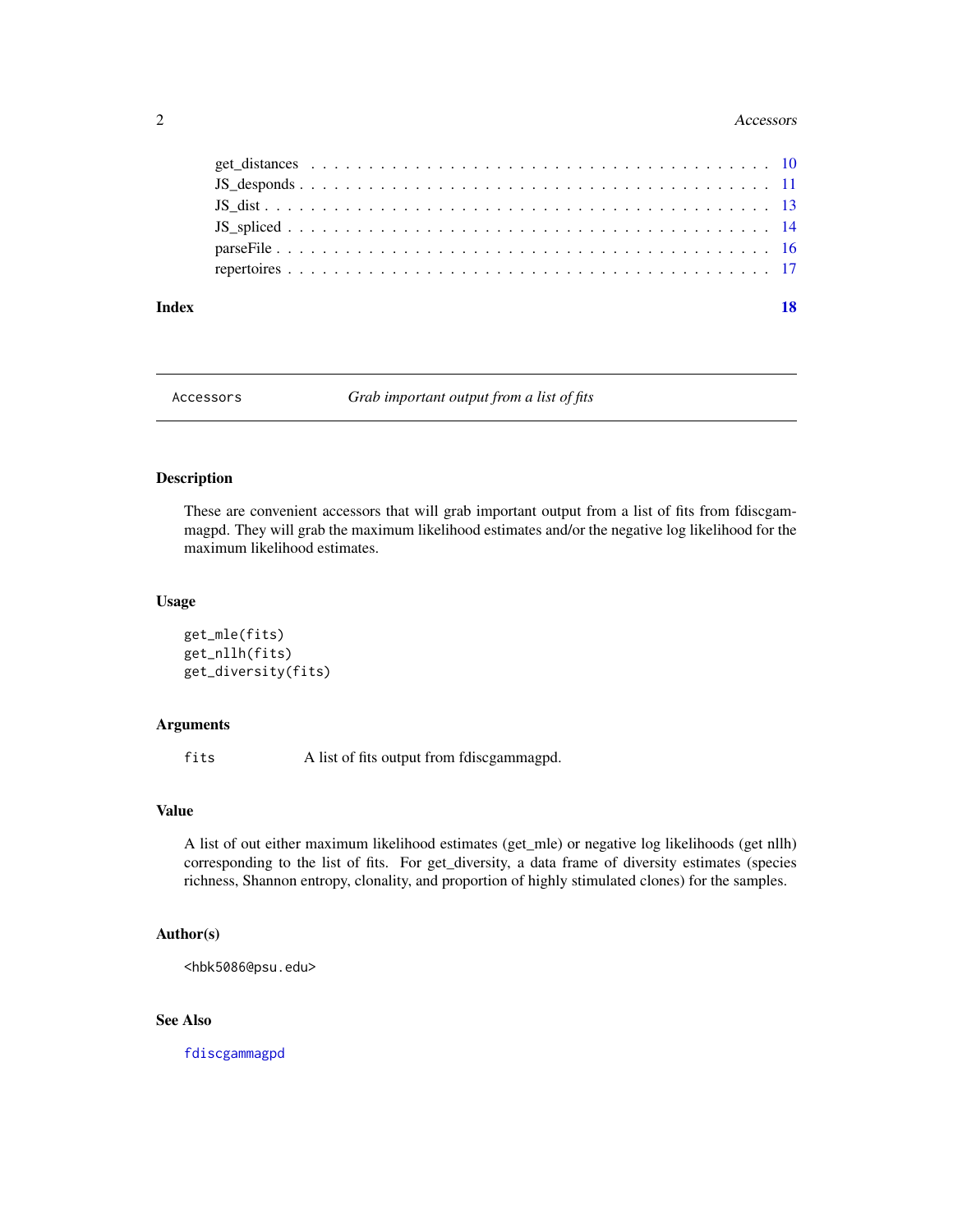#### <span id="page-2-0"></span>clusterPlot 3

#### Examples

```
# Here is a good workflow using fdiscgammagpd:
# Choose quantiles for every sample repertoire in the same manner.
# Then fit the model in the same manner as well.
data("repertoires")
thresholds <- list()
fits \leftarrow list()
for(i in 1:2){
    thresholds[[i]] <- unique(round(quantile(repertoires[[i]], c(.8,.85,.9,.95))))
    fits[[i]] <- fdiscgammagpd(repertoires[[i]], useq = thresholds[[i]],
                                 shift = min(repertoires[[i]]))
}
names(fits) <- c("fit1", "fit2")
mles <- get_mle(fits)
nllhs <- get_nllh(fits)
diversity_ests <- get_diversity(fits)
mles
nllhs
diversity_ests
```
clusterPlot *Visualize hierarchical clustering of samples*

# Description

This function is just a simple wrapper for the [hclust](#page-0-0) function. It takes a symmetrix matrix displaying pairwise distances between samples and outputs a plot of the hierarchical clustering using specified linkage. Note that the distances must be given as a matrix object, not a distance object.

#### Usage

```
clusterPlot(distances, method = c("complete", "ward.D", "ward.D2", "single",
            "average", "mcquitty", "median", "centroid"))
```
### Arguments

| distances | A symmetric matrix containined the Jensen-Shannon distance between pairs of<br>distributions. |
|-----------|-----------------------------------------------------------------------------------------------|
|           |                                                                                               |
| method    | Linkage method, as in helust                                                                  |

#### Value

A basic plot of the induced hierarchical clustering.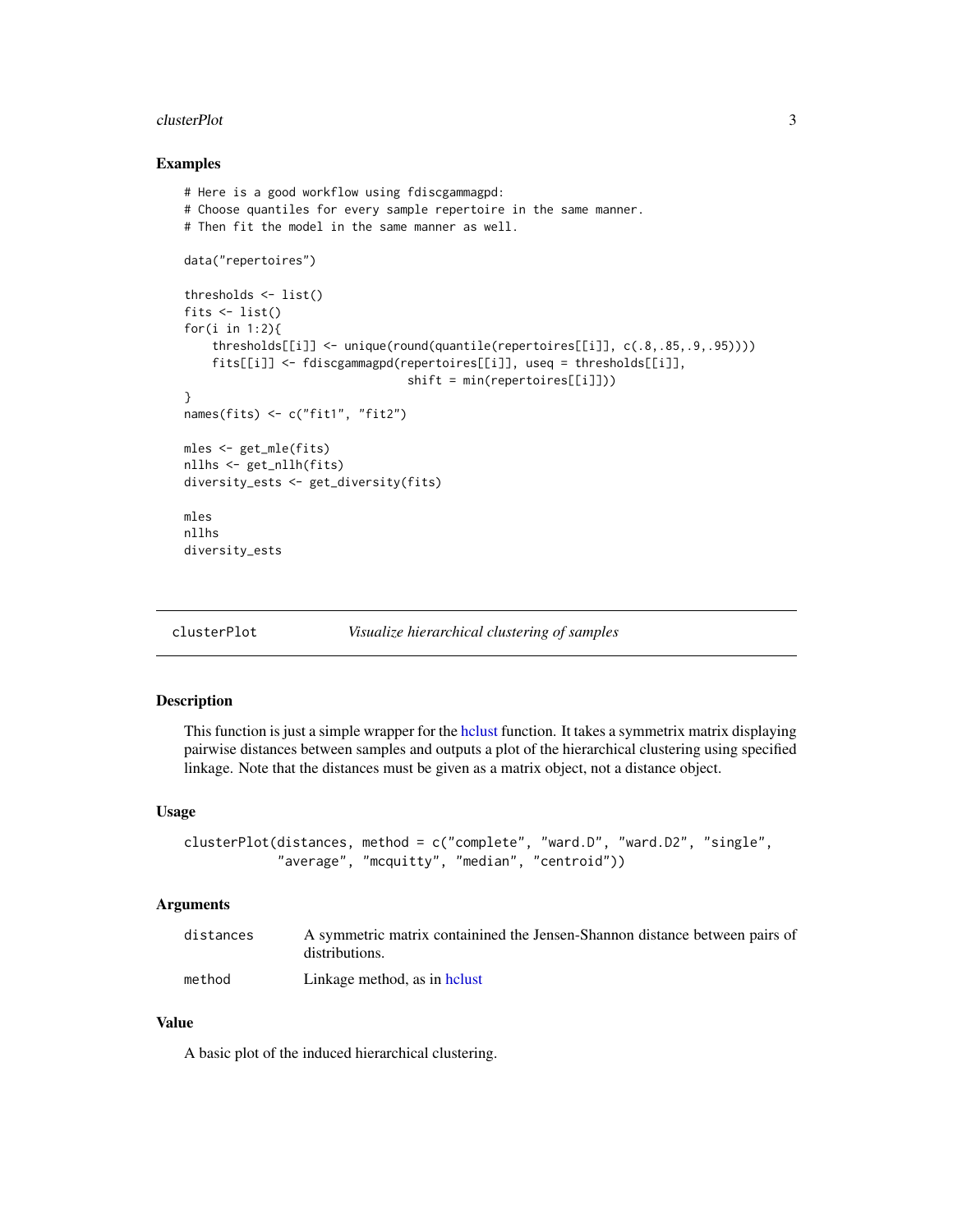<span id="page-3-0"></span>The distances must be given as a matrix object, not a distance object. The distance between a distribution and itself is 0. This corresponds to a matrix diagonal of 0.

#### Author(s)

<hbk5086@psu.edu>

#### See Also

JS spliced, JS desponds

#### Examples

```
# Simulate 3 sampled individuals
set.seed(123)
s1 \le - rdiscgammagpd(1000, shape = 3, rate = .15, u = 25, sigma = 15, xi = .5, shift = 1)
s2 <- rdiscgammagpd(1000, shape = 3.1, rate = .14, u = 26, sigma = 15, xi = .6, shift = 1)
s3 <- rdiscgammagpd(1000, shape = 10, rate = .3, u = 45, sigma = 20, xi = .7, shift = 1)
# Fit model to the data at the true thresholds
fits \le list("fit1" = fdiscgammagpd(s1, useq = 25),
             "fit2" = fdiscgammagpd(s2, useq = 26),
             "fit3" = fdiscgammagpd(s3, useq = 45))
# Compute the pairwise JS distance between 3 fitted models
distances \leq matrix(rep(0, 9), nrow = 3)
colnames(distances) <- rownames(distances) <- c("s1", "s2","s3")
grid <- min(c(s1,s2,s3)):10000
for(i in 1:2){
    for(j in (i+1):3){
        distances[i,j] <- JS_spliced(grid,
                                      shiftp = min(fits[[i]]$x),
                                      shiftq = min(fits[[j]]$x),
                                      phip = fits[[i]]$mle['phi'],
                                     phiq = fits[[j]]$mle['phi'],
                                      shapep = fits[[i]]$mle['shape'],
                                      shapeq = fits[[j]]$mle['shape'],
                                      ratep = fits[[i]]$mle['rate'],
                                     rateq = first[[j]]$mle['rate'],threshp = fits[[i]]$mle['thresh'],
                                      threshq = fits[[j]]$mle['thresh'],
                                     sigmap = fits[[i]]$mle['sigma'],
                                      sigmaq = fits[[j]]$mle['sigma'],
                                      xip = fits[[i]]$mle['xi'],
                                      xiq = fits[[j]]$mle['xi'])}
}
# Distances are symmetric
distances <- distances + t(distances)
```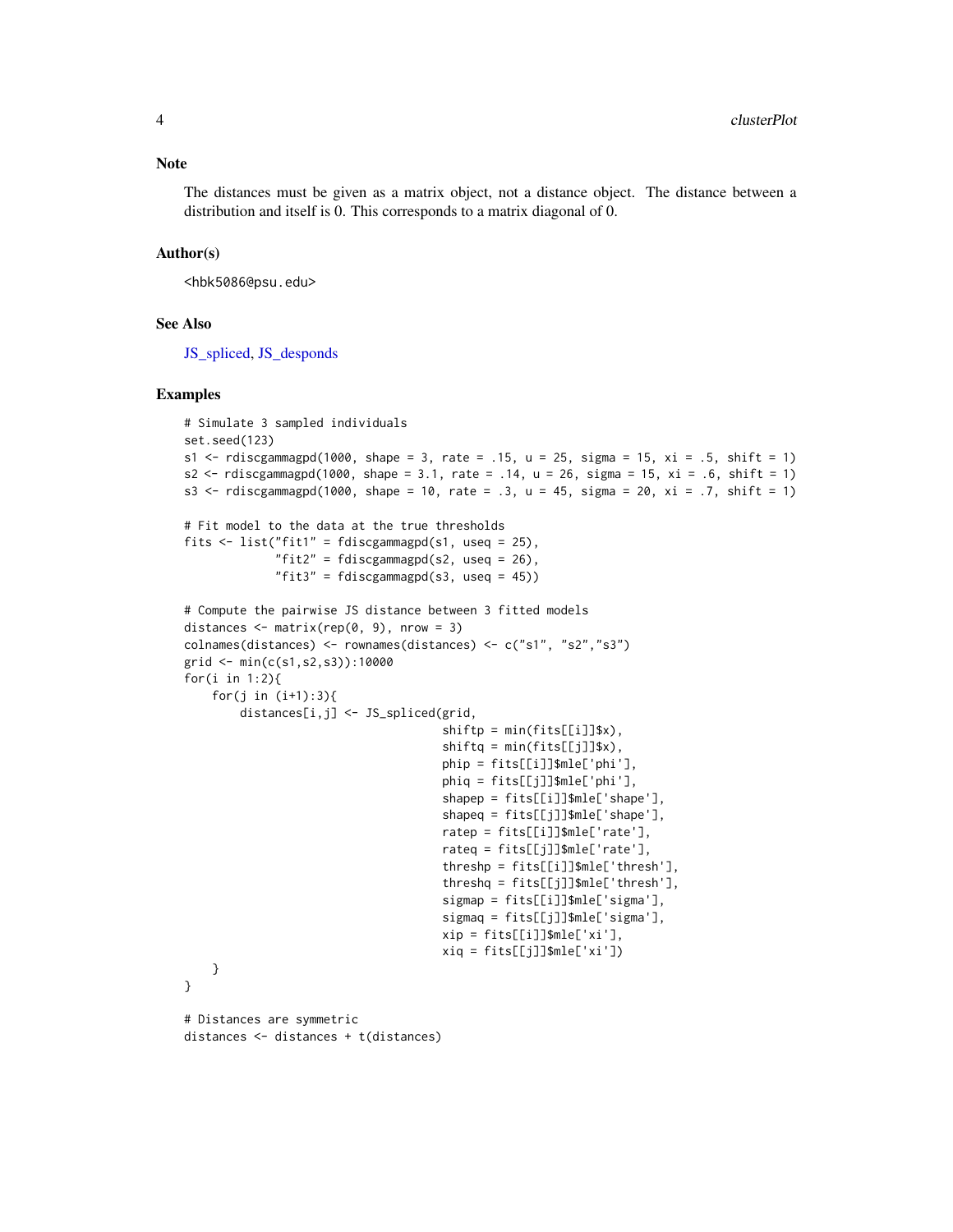# <span id="page-4-0"></span>discgammagpd 5

```
# Perform clustering. Note that s1 and s2 were generated using similar
# parameters, so we might expect them to be clustered together
## Not run: clusterPlot(distances, method = c("ward.D"))
```

```
discgammagpd The discrete gamma-GPD spliced threshold distribution
```
#### **Description**

Density, distribution function, quantile function and random generation for the discrete gamma-GPD spliced threshold distribution. The distribution has gamma bulk with shape equal to shape and rate equal to rate. It is spliced at a threshold equal to u and has a GPD tail with sigma equal to sigma and xi equal to xi. The proportion of data above the threshold phi is equal to phiu and the data are shifted according to shift.

#### Usage

```
ddiscgammagpd(x, fit, shape, rate, u, sigma, xi, phiu = NULL, shift = 0, log = FALSE)
pdiscgammagpd(q, fit, shape, rate, u, sigma, xi, phiu = NULL, shift = \emptyset)
qdiscgammagpd(p, fit, shape, rate, u, sigma, xi, phiu = NULL, shift = 0)
rdiscgammagpd(n, fit, shape, rate, u, sigma, xi, phiu = NULL, shift = 0)
```
#### Arguments

| x, q  | vector of quantiles.                                                                                                                                                                  |
|-------|---------------------------------------------------------------------------------------------------------------------------------------------------------------------------------------|
| p     | vector of probabilities.                                                                                                                                                              |
| n     | number of observations.                                                                                                                                                               |
| fit   | A fit output from foliscgammagpd. If this object is passed, all parameter fields<br>will automatically populate with the maximum likelihood estimates for the pa-<br>rameters in fit. |
| shape | shape parameter alpha of the truncated gamma distribution.                                                                                                                            |
| rate  | rate parameter beta of the gamma distribution.                                                                                                                                        |
| u     | threshold.                                                                                                                                                                            |
| sigma | scale parameter sigma of the GPD.                                                                                                                                                     |
| хi    | shape parameter xi of the GPD                                                                                                                                                         |
| phiu  | Propotion of data greater than or equal to threshold u.                                                                                                                               |
| shift | value the complete distribution is shifted by. Ideally, this is the smallest value of<br>the count data from one sample.                                                              |
| log   | Logical; if TRUE, probabilities $p$ are given as $log(p)$ .                                                                                                                           |

### Details

The shape, rate, u, sigma, and xi parameters must be specified by the user. If phiu is left unspecified, it defaults to 1 minus the distribution function of a discrete gamma distribution (not a discrete truncated gamma) evaluated at u-1.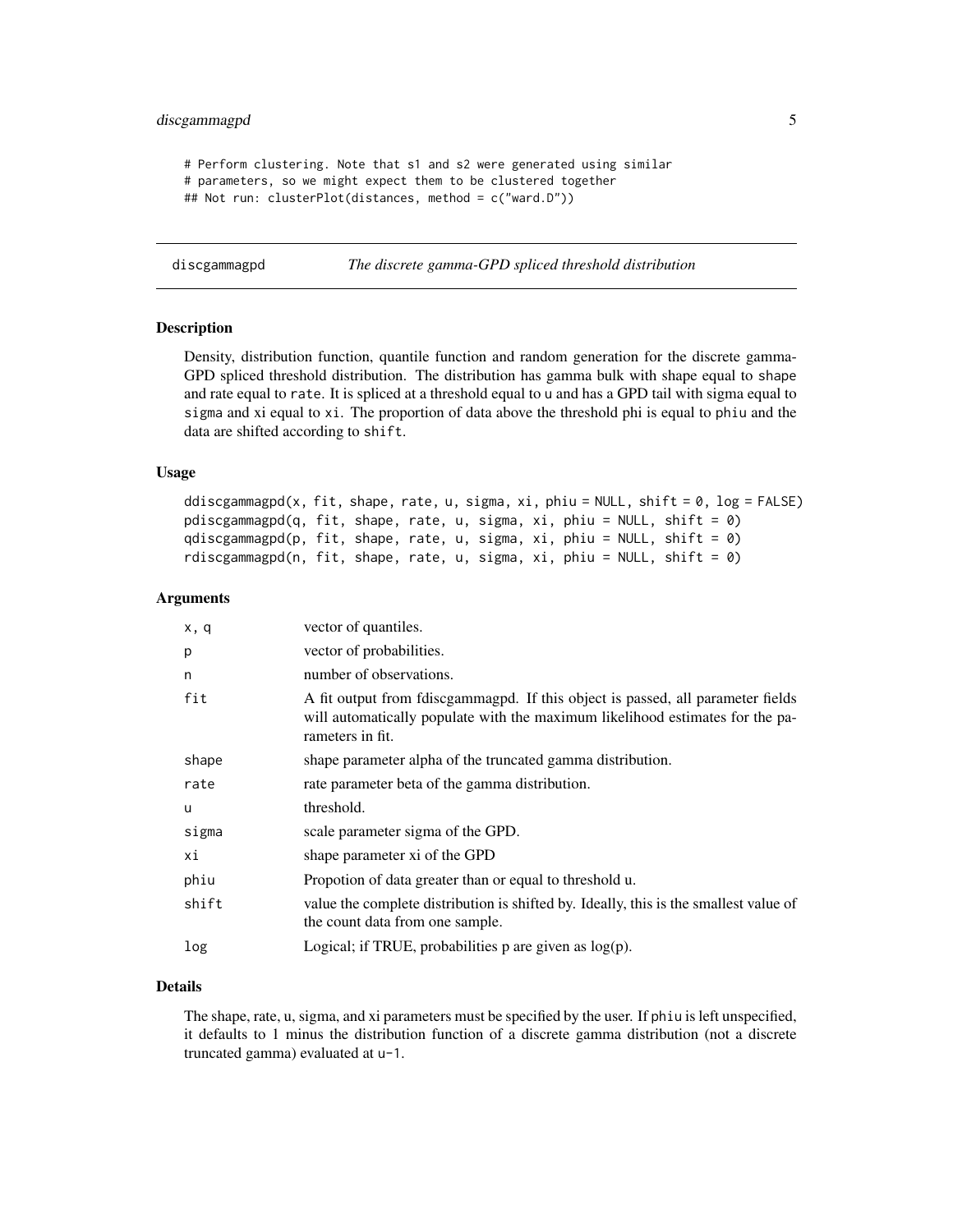#### <span id="page-5-0"></span>Value

ddiscgammagpd gives the density, pdiscgammagpd gives the distribution function, qdiscgammagpd gives the quantile function, and rdiscgammagpd generates random variables from the described distribution.

#### Author(s)

<hbk5086@psu.edu>

#### Examples

```
# Generate and sort a random sample for a log-log plot
d \leq rdiscgammagpd(100, shape = 5, rate = .25, u = 25,
                    sigma = 15, xi = .5, shift = 1)
d \leq -sort(d, decreasing = TRUE)plot(log(d), log(1:100))
# When phiu is specified to .2, exactly 80%
# of the data are below the threshold u
pdiscgammagpd(24, shape = 5, rate = .25, u = 25,
                sigma = 15, xi = .5, phi = .2, shift = 1)# Plot simulated data versus theoretical quantiles
quantiles \leq qdiscgammagpd((100:1)/101, shape = 5, rate = .25, u = 25,
                            sigma = 15, xi = .5, shift = 1)
plot(log(d), log(quantiles))
abline(0,1) # The line x=y# Density below shift value should be 0
ddiscgammagpd(0, shape = 5, rate = .25, u = 25, sigma = 15, xi = .5, shift = 1)
# This is an example of using the "fit" input instead of manually specifying all parameters
data("repertoires")
thresholds1 <- unique(round(quantile(repertoires[[1]], c(.75,.8,.85,.9,.95))))
fit1 <- fdiscgammagpd(repertoires[[1]], useq = thresholds1, shift = min(repertoires[[1]]))
qdiscgammagpd(.6, fit1)
```
<span id="page-5-1"></span>

fdesponds *Fit the type-I Pareto distribution as according to Desponds et al. (2016)*

#### Description

This function fits a continuous type-I pareto distribution to a vector of count data. Given data x, a threshold Cmin, and letting n be the number of clones greater than u, the shape parameter alpha is computed as

 $n * 1/(\sum log(x/Cmin)) + 1.$ 

The method considers every possible threshold (that is, every element of the vector unique $(x)$ ). The threshold and alpha which minimize the Kolmogorov-Smirnov statistic are selected.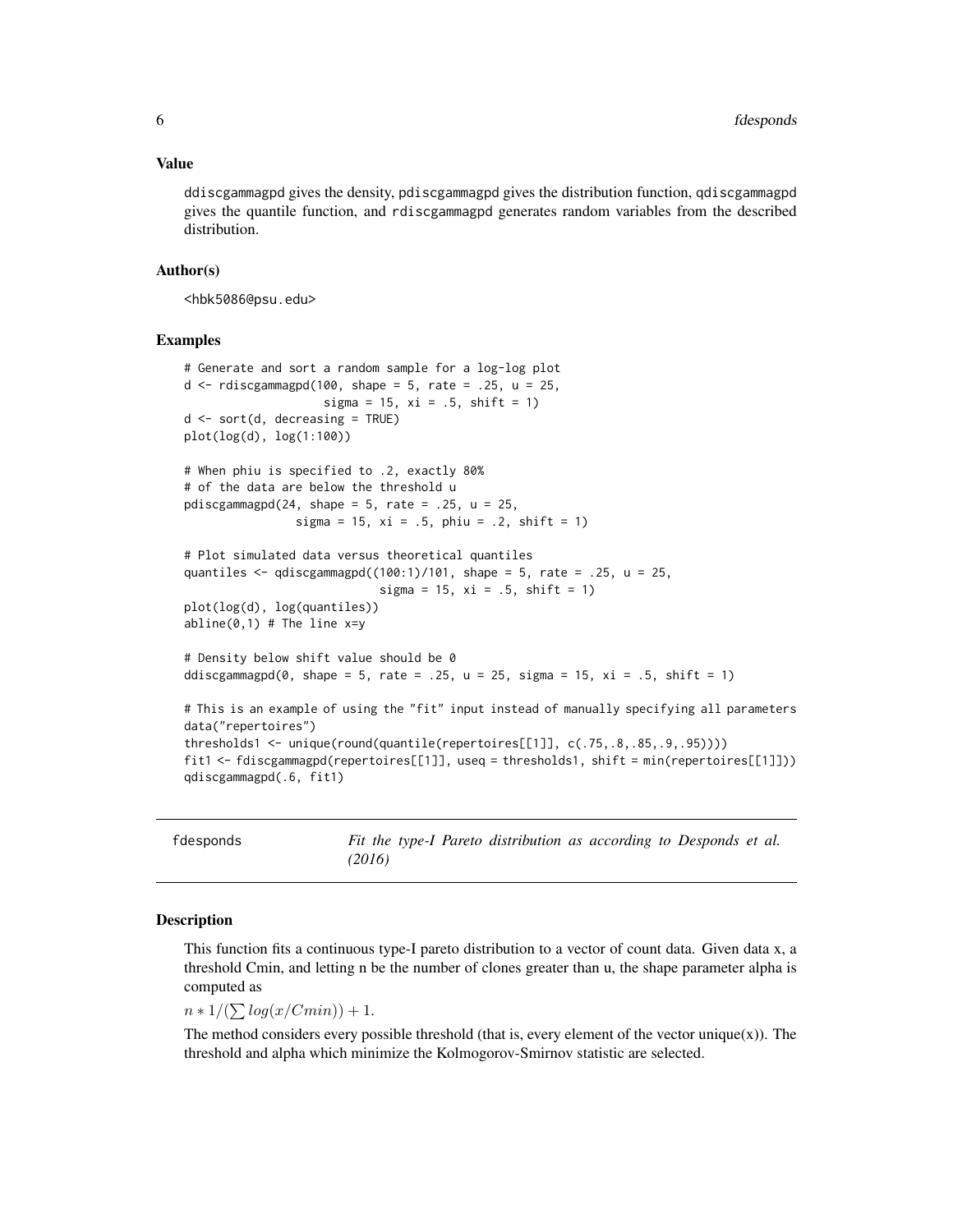# <span id="page-6-0"></span>fdiscgammagpd 7

#### Usage

fdesponds(x)

# Arguments

x vector of counts.

# Value

| min.KS            | The value of the KS statistic for the fitted Pareto distribution.     |
|-------------------|-----------------------------------------------------------------------|
| Cmin              | The inferred threshold.                                               |
| powerlaw.exponent |                                                                       |
|                   | The powerlaw exponent. This is equal to pare to $\alpha$ alpha $+1$   |
| pareto.alpha      | The inferred shape parameter alpha of the fitted Pareto distribution. |

# Author(s)

<hbk5086@psu.edu>

# References

Desponds, Jonathan, Thierry Mora, and Aleksandra M. Walczak. "Fluctuating fitness shapes the clone-size distribution of immune repertoires." Proceedings of the National Academy of Sciences 113.2 (2016): 274-279. APA

# Examples

```
# Fit the model to sample data
data("repertoires")
fit1 <- fdesponds(repertoires[[1]])
fit2 <- fdesponds(repertoires[[2]])
fit1
fit2
```
<span id="page-6-1"></span>fdiscgammagpd *Fit the discrete gamma-GPD spliced threshold model*

# Description

This function takes count data and fits the gamma-GPD spliced threshold model to it. The model consists of a discrete truncated gamma as the bulk distribution, up to the threshold, and a discrete GPD at and above the threshold. The 'shift' is ideally the minimum count in the sample.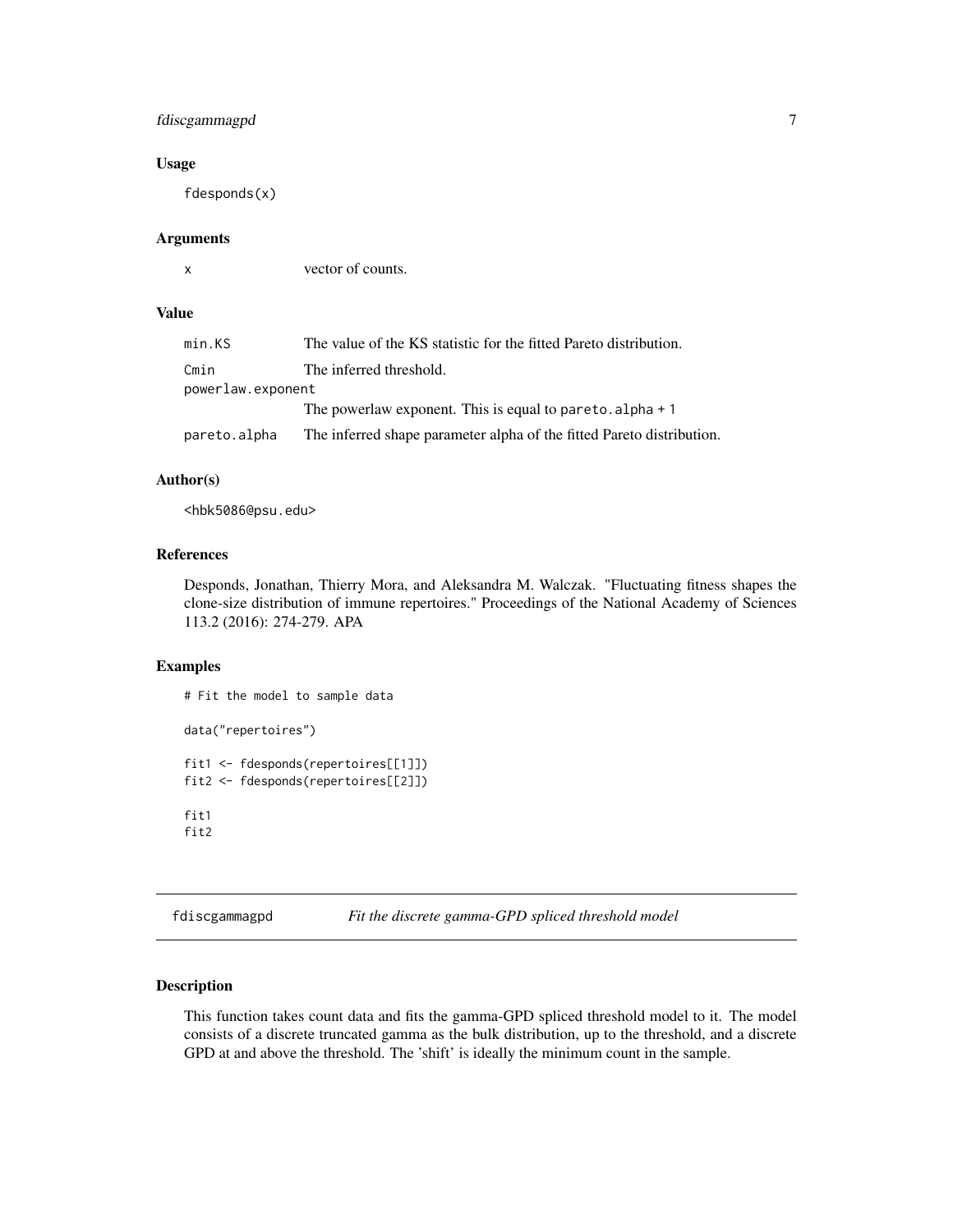# <span id="page-7-0"></span>Usage

```
fdiscgammagpd(x, useq, shift = NULL, pvector=NULL,
std.err = TRUE, method = "Nelder-Mead", ...)
```
# Arguments

| x          | A vector of count data.                                                                                                                                                                                                                                          |
|------------|------------------------------------------------------------------------------------------------------------------------------------------------------------------------------------------------------------------------------------------------------------------|
| useq       | A vector of possible thresholds to search over. These should be discrete num-<br>bers.                                                                                                                                                                           |
| shift      | The amount the distribution is shifted. It is recommended to use the minimum<br>number in the count data when modeling the clone size distribution of the TCR<br>repertoire.                                                                                     |
| pvector    | A vector of 5 elements corresponding to the initial parameter estimates. These<br>5 initial values are for the gamma shape and rate, the threshold, and the GPD<br>sigma and xi. If they are not prespecified, the function computes pvector auto-<br>matically. |
| std.err    | Logical. Should the standard errors on the estimates be computed from the<br>Hessian matrix?                                                                                                                                                                     |
| method     | Character string listing optimization method fed to optim. Defaults to Nelder-<br>Mead.                                                                                                                                                                          |
| $\ddots$ . | Other arguments passed to the function.                                                                                                                                                                                                                          |

# Value

| $\times$          | Numerical vector of the original data input                                                        |  |  |  |  |
|-------------------|----------------------------------------------------------------------------------------------------|--|--|--|--|
| shift             | Numeric specifying the original shift input.                                                       |  |  |  |  |
| init              | Numerical vector of the initial values of the parameter estimates. This is the<br>same as pyector. |  |  |  |  |
| useg              | Numerical vector containing the thresholds the grid search was performed over.                     |  |  |  |  |
| nllhuseg          | Numerical vector of negative log likelihoods computed at each threshold in useq.                   |  |  |  |  |
| optim             | Output from optim for the bulk and tail distributions.                                             |  |  |  |  |
| n11h              | The negative log likelihood corresponding to the maximum likelihood fitted dis-<br>tribution.      |  |  |  |  |
| mle               | A numerical vector containing the estimates for phi, shape, rate, threshold,<br>sigma, and xi.     |  |  |  |  |
| fisherInformation |                                                                                                    |  |  |  |  |

The Fisher information matrix computed from the Hessian output from optim.

# Author(s)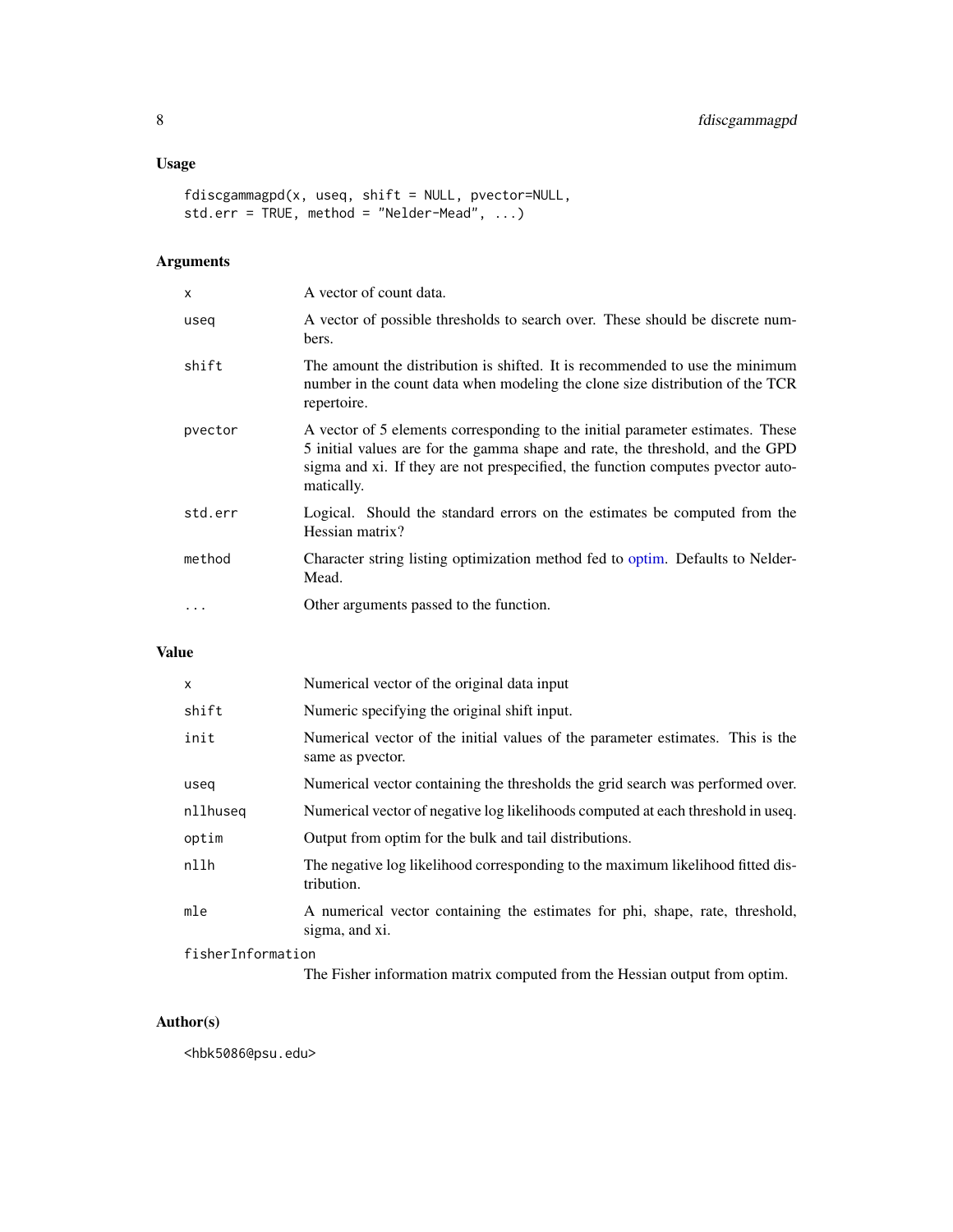# <span id="page-8-0"></span>get\_bootstraps 9

#### Examples

```
data("repertoires")
thresholds1 <- unique(round(quantile(repertoires[[1]], c(.75,.8,.85,.9,.95))))
thresholds2 <- unique(round(quantile(repertoires[[2]], c(.75,.8,.85,.9,.95))))
fit1 <- fdiscgammagpd(repertoires[[1]], useq = thresholds1,
                        shift = min(repertoires[[1]]))
fit2 <- fdiscgammagpd(repertoires[[2]], useq = thresholds1,
                        shift = min(repertoires[[2]]))
fit1
fit2
```
get\_bootstraps *Get bootstrapped fits for a list of fitted models*

#### Description

In order to get confidence bands on parameter estimates, a parametric bootstrap is recommended. This bootstrapping procedure takes bootstraps above and below the threshold separately, retaining the correct proportion of data that are above or below the threshold.

#### Usage

```
get_bootstraps(fits, resamples = 1000, cores = 1, gridStyle = "copy")
```
#### Arguments

| fits      | A list of fits output from foliscgammagpd.                                                                                                                                                                                                                                                                                                                                                                             |
|-----------|------------------------------------------------------------------------------------------------------------------------------------------------------------------------------------------------------------------------------------------------------------------------------------------------------------------------------------------------------------------------------------------------------------------------|
| resamples | Number of bootstrap replicates to execute for each model fit. Defaults to 1000.                                                                                                                                                                                                                                                                                                                                        |
| cores     | Number of cores to use, if running in parallel. Defaults to 1.                                                                                                                                                                                                                                                                                                                                                         |
| gridStyle | Defines how the sequence of thresholds is selected in the bootstrap fits. If the<br>default "copy", each bootstrapped fit will be computed using the same grid of<br>thresholds from the original fit. Otherwise, an integer can be supplied. If an<br>integer is supplied, the bootstraps will be fit using a grid of thresholds defined<br>by the originally estimated threshold plus or minus the supplied integer. |

# Value

If only one fit is passed, get bootstraps returns a list of length resamples, where each element is a bootstrapped fit output from fdiscgammagpd. If a list of fits is passed, then the output is a list of lists. Each element of that list is a list of length resamples, where each element is a bootstrapped fit output from fdiscgammagpd.

### Author(s)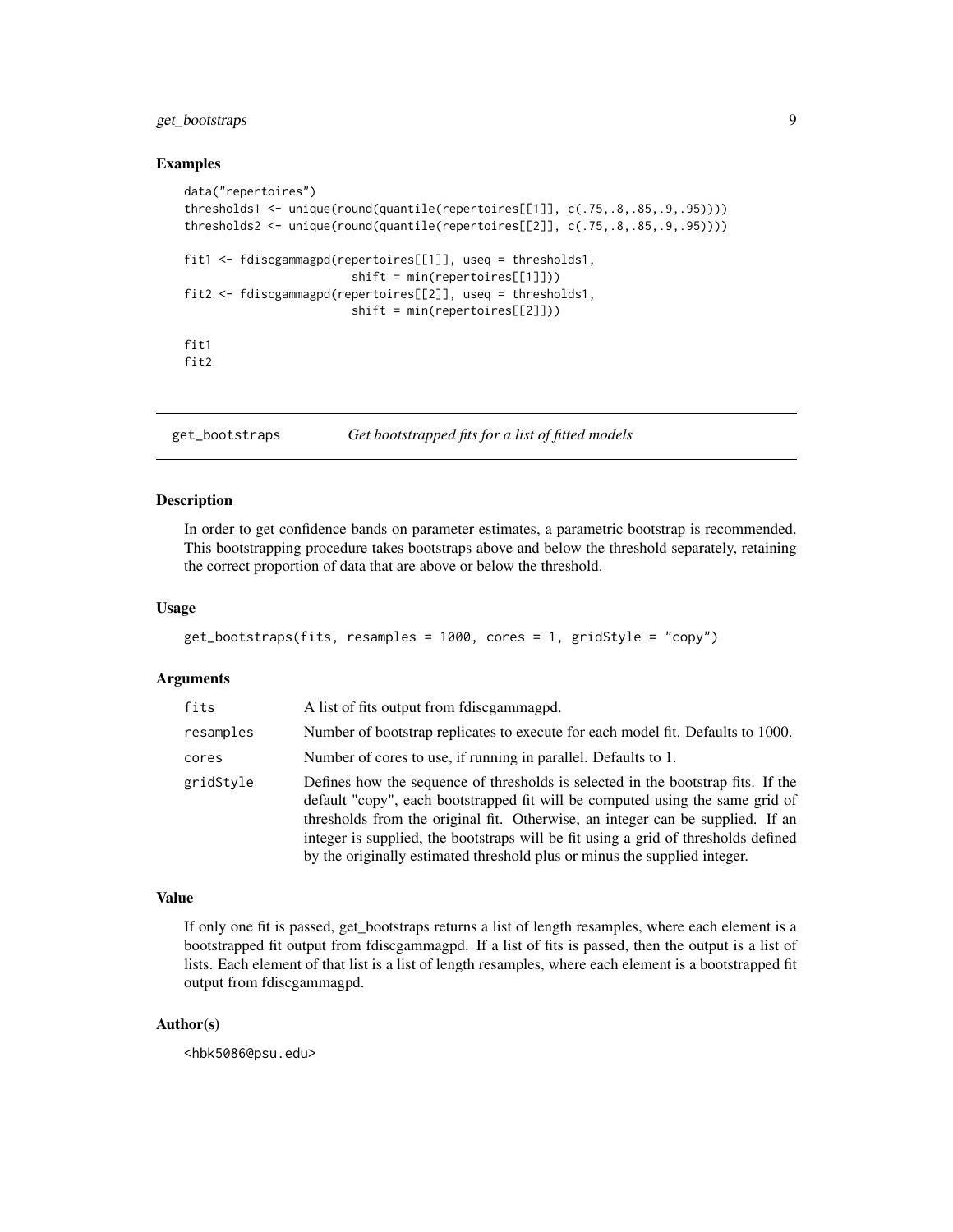# See Also

[fdiscgammagpd](#page-6-1)

#### Examples

```
data(repertoires)
fits <- lapply(repertoires,
          function(X) fdiscgammagpd(X, useq = unique(round(quantile(X, c(.75,.8,.85,.9))))))
names(fits) <- names(repertoires)
# You should in practice use a large number of resamples, say, 1000
boot <- get_bootstraps(fits, resamples = 10)
mles <- get_mle(boot[[1]])
xi_CI <- quantile(unlist(purrr::map(mles, 'xi')), c(.025, .5, .975))
xi_CI
```
get\_distances *Compute matrix of pairwise Jensen-Shannon Distances*

#### Description

For a list of model fits (either the spliced model or the Desponds et al. model), compute the matrix of Jensen-Shannon distances. This can then be used for clustering or multi-dimensional scaling.

#### Usage

```
get_distances(fits, grid, modelType = "Spliced")
```
#### Arguments

| fits      | A list of fits output from either fdiscgammagpd or fdesponds.                                                                                                                                                                                                                                                                          |
|-----------|----------------------------------------------------------------------------------------------------------------------------------------------------------------------------------------------------------------------------------------------------------------------------------------------------------------------------------------|
| grid      | Vector of integers over which to compute the JS distance. The minimum of the<br>grid is ideally the minimum count of all samples being compared. The maximum<br>is ideally something very large (e.g. 100,000) in order to all or nearly all of the<br>model density. The grid should include every integer in its range. See JS_dist. |
| modelType | Either "Spliced" or "Desponds", depending on what sort of fits you are supply-<br>ing. Defaults to "Spliced".                                                                                                                                                                                                                          |

## Value

A symmetric matrix of pairwise Jensen-Shannon distances, with 0 on the diagonal.

#### Author(s)

<span id="page-9-0"></span>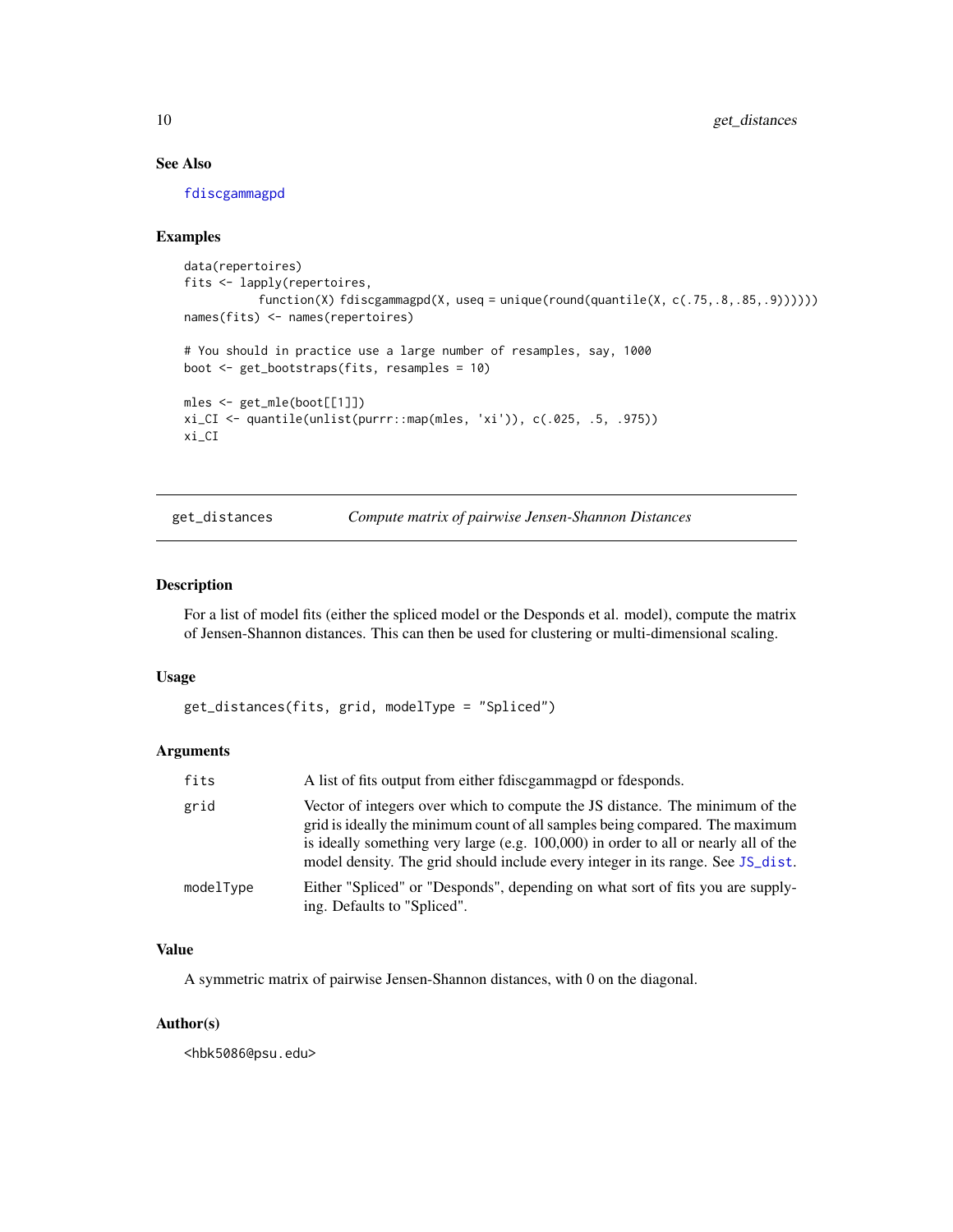#### <span id="page-10-0"></span>JS\_desponds 11

#### See Also

[JS\\_dist,](#page-12-1) [fdiscgammagpd,](#page-6-1) [fdesponds](#page-5-1)

#### Examples

```
# Simulate 3 datasets
set.seed(123)
s1 \le rdiscgammagpd(1000, shape = 3, rate = .15, u = 25, sigma = 15,
                    xi = .5, shift = 1)
s2 <- rdiscgammagpd(1000, shape = 3.1, rate = .14, u = 26, sigma = 15,
                    xi = .6, shift = 1)
s3 <- rdiscgammagpd(1000, shape = 10, rate = .3, u = 45, sigma = 20,
                    xi = .7, shift = 1)
# Fit the spliced model to each
# Here, we use true thresholds for fast computation for this example
# In practice, you need to select a whole sequence of potential thresholds
sim\_fits <- list("s1" = fdiscgammagpd(s1, useq = 25),
                 "s2" = fdiscgammagpd(s2, useq = 26),"s3" = fdiscgammagpd(s3, useq = 45))# Compute the pairwise JS distance between 3 fitted models
grid <- min(c(s1,s2,s3)):10000
distances <- get_distances(sim_fits, grid, modelType="Spliced")
distances
```
<span id="page-10-1"></span>JS\_desponds *Compute the Jensen-Shannon distance between two fitted distributions using the Desponds model*

### Description

After the Desponds et al. (2016) model havs been fit to your samples, the pairwise JS distance can be computed between them. This function takes the fitted model parameters from 2 distributions and computes the JS distance between them. When all pairwise distances have been computed, they can be used to do hierarchical clustering. This function assumes you denote one distribution as P and one as Q.

#### Usage

JS\_desponds(grid, Cminp, Cminq, alphap, alphaq)

#### Arguments

grid Vector of integers over which to compute the JS distance. The minimum of the grid is ideally the minimum count of all samples being compared. The maximum is ideally something very large (e.g. 100,000) in order to all or nearly all of the model density. The grid should include every integer in its range. See Examples.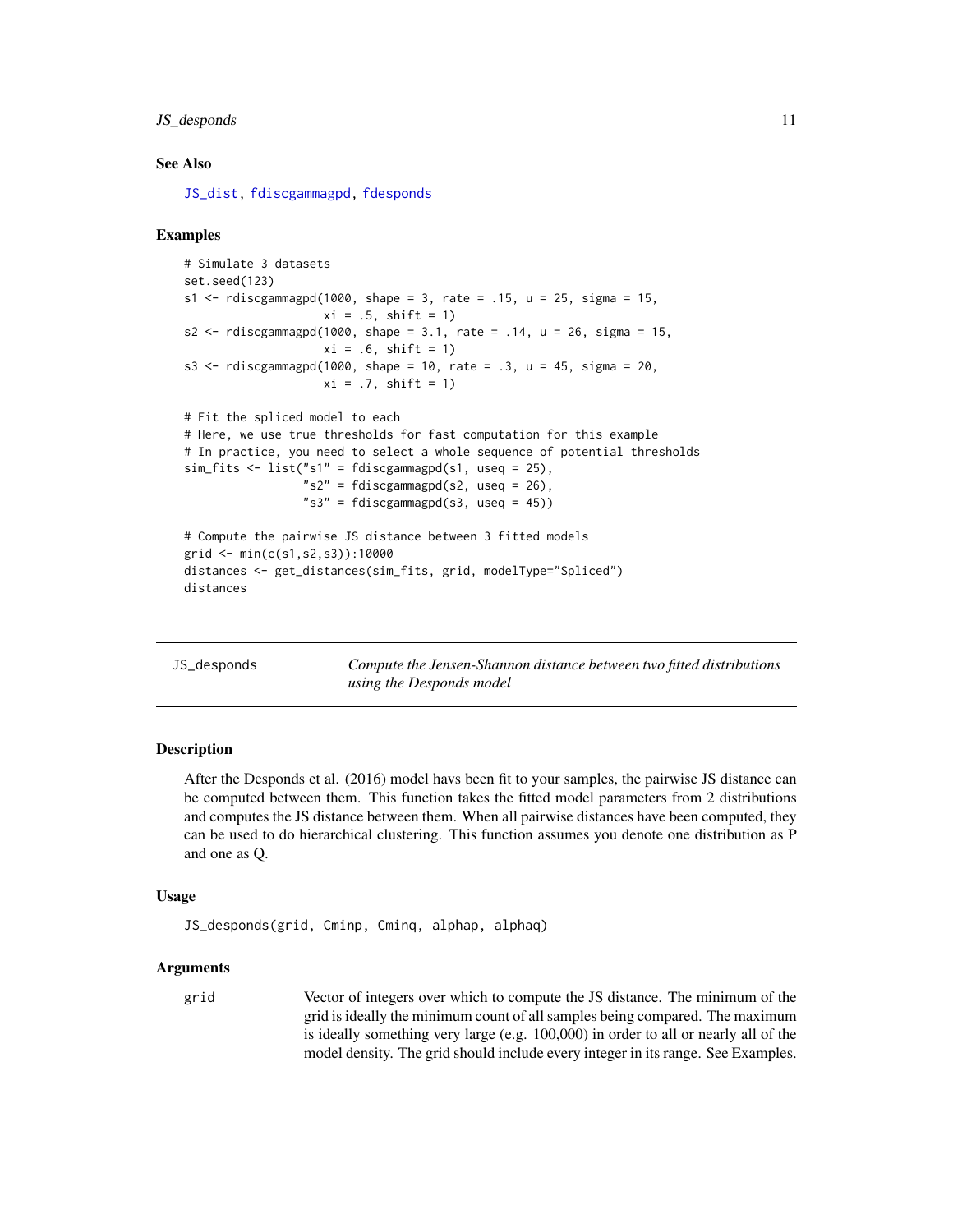<span id="page-11-0"></span>

| Cminp  | The estimated threshold for distribution P.       |
|--------|---------------------------------------------------|
| Cminq  | The estimated threshold for distribution O.       |
| alphap | The estimated parameter alpha for distribution P. |
| alphaq | The estimated parameter alpha for distribution Q. |

# Details

For 2 discrete distributions P and Q, the Jensen-Shannon distance between them is

 $JSD(P,Q) = \sqrt{.5 * \int [P(t)logP(t)/M(t)] + \int [Q(t)logQ(t)/M(t)]dt}$ where  $M(t) = .5 * (P(t) + Q(t)).$ 

# Value

The function directly returns the Jensen-Shannon distance between two fitted distributions P and Q.

#### Author(s)

<hbk5086@psu.edu>

# References

Desponds, Jonathan, Thierry Mora, and Aleksandra M. Walczak. "Fluctuating fitness shapes the clone-size distribution of immune repertoires." Proceedings of the National Academy of Sciences 113.2 (2016): 274-279. APA

#### See Also

[JS\\_spliced,](#page-13-1) [JS\\_dist](#page-12-1)

# Examples

```
data("repertoires")
```

```
# Fit the discrete gamma-gpd spliced model at some selected threshold on 2 samples
fit1 <- fdesponds(repertoires[[1]])
fit2 <- fdesponds(repertoires[[2]])
```

```
# Create a grid of every integer from the minimum threshold to a large value
# When comparing many distributions in advance of clustering,
# the same grid should be used across every comparison
# The chosen "large value" here is only 1,000, for the sake of quick computation.
# Ideally, the large value will be at least 100,000
grid <- min(c(fit1['Cmin'], fit2['Cmin'])):1000
```

```
# Compute the Jensen-Shannon distance between fit1 and fit2
dist <- JS_desponds(grid,
                   Cminp = fit1['Cmin'],
                   Cminq = fit2['Cmin'],
```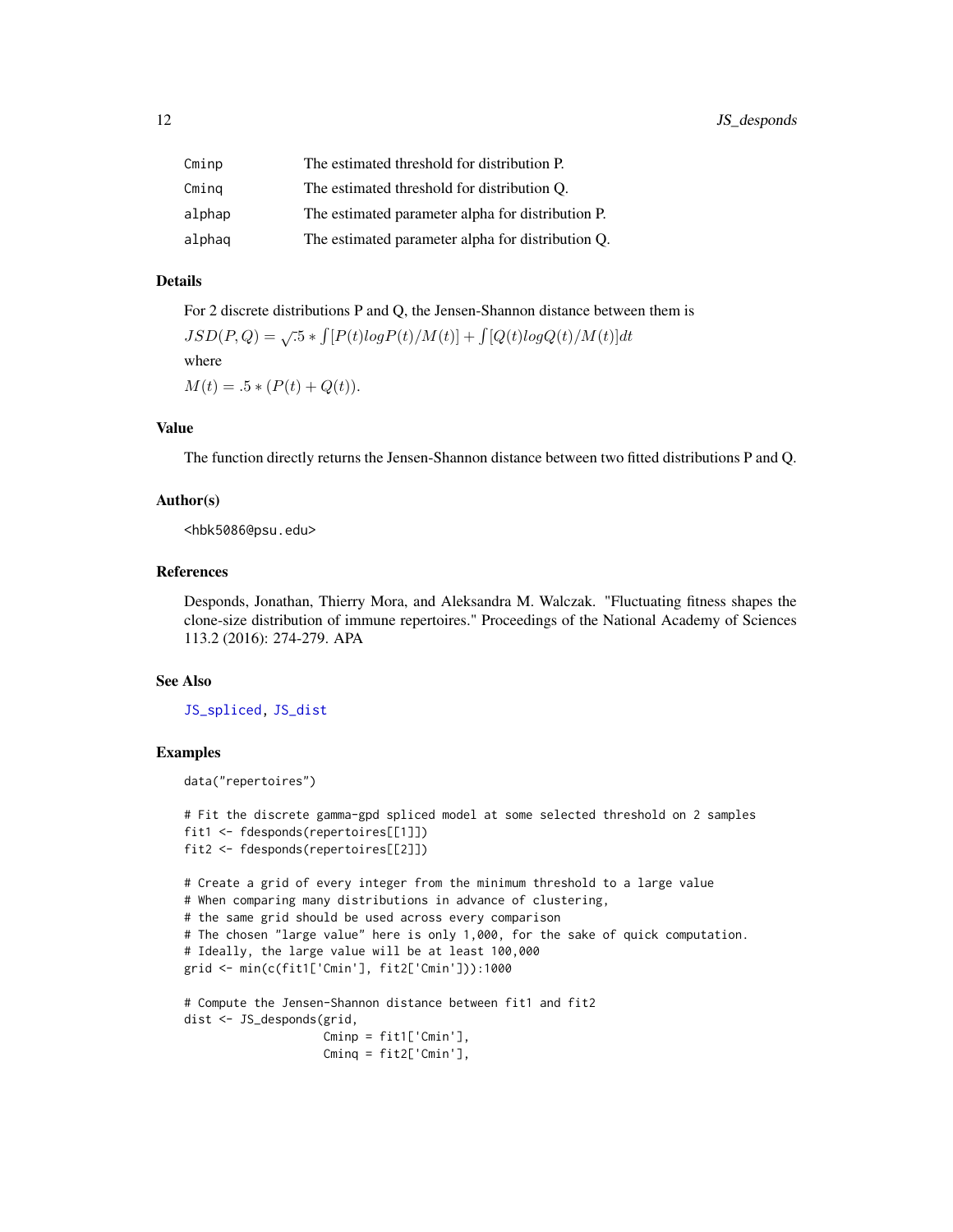```
alphap = fit1['pareto.alpha'],
alphaq = fit2['pareto.alpha'])
```
<span id="page-12-0"></span>dist

<span id="page-12-1"></span>JS\_dist *Compute the Jensen-Shannon distance between two model fits*

# Description

This function is a convenient wrapper for JS\_spliced and JS\_desponds. After models have been fit to your samples, the pairwise JS distance can be computed between them. This function takes two model fits and outputs the JS distance between them. The model fits must be of the same type. That is, they are both fits from the spliced threshold model, or they are both fits from the Desponds et al. model. When all pairwise distances have been computed, they can be used to do hierarchical clustering.

# Usage

JS\_dist(fit1, fit2, grid, modelType = "Spliced")

#### Arguments

| fit1      | A fit from the specified model Type.                                                                                                                                                                                                                                                                                                    |
|-----------|-----------------------------------------------------------------------------------------------------------------------------------------------------------------------------------------------------------------------------------------------------------------------------------------------------------------------------------------|
| fit2      | A fit from the specified model Type.                                                                                                                                                                                                                                                                                                    |
| grid      | Vector of integers over which to compute the JS distance. The minimum of the<br>grid is ideally the minimum count of all samples being compared. The maximum<br>is ideally something very large (e.g. 100,000) in order to all or nearly all of the<br>model density. The grid should include every integer in its range. See Examples. |
| modelType | The type of model fit1 and fit2 are from. If they were generated using fdiscgam-<br>magpd, the type of model is "Spliced". If they were generated using fdesponds,<br>the type of model is "Desponds". Defaults to "Spliced".                                                                                                           |

#### Details

For 2 discrete distributions P and Q, the Jensen-Shannon distance between them is

$$
JSD(P,Q) = \sqrt{.5} * [\sum (P_i log P_i / M_i)] + \sum (Q_i log Q_i / M_i)
$$
  
where

 $M_i = .5 * (P_i + Q_i).$ 

# Value

The function directly returns the Jensen-Shannon distance between two fitted distributions.

#### Author(s)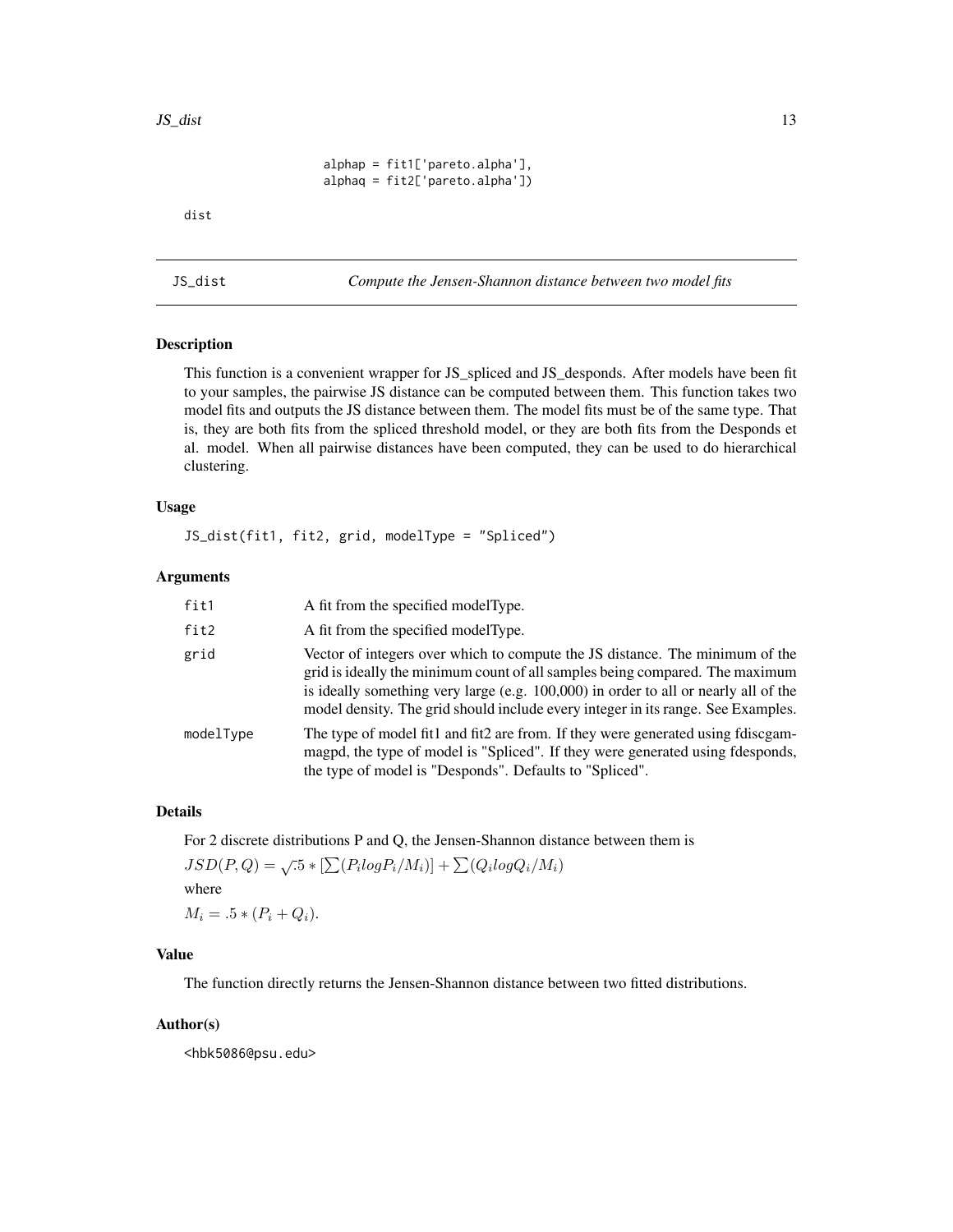#### See Also

[JS\\_spliced,](#page-13-1) [JS\\_desponds](#page-10-1)

### Examples

```
data("repertoires")
```

```
# Fit the discrete gamma-gpd spliced model at some selected threshold on 2 samples
fit1 <- fdiscgammagpd(repertoires[[1]],
                        useq = quantile(repertoires[[1]], .8),
                        shift = min(repertoires[[1]]))
fit2 <- fdiscgammagpd(repertoires[[2]],
                        useq = quantile(repertoires[[2]], .8),
                        shift = min(repertoires[[2]]))
```

```
# Create a grid of every integer from the minimum count to a large value
# The chosen "large value" here is only 1,000, for the sake of quick computation.
# Ideally, the large value will be at least 100,000
grid <- min(c(repertoires[[1]], repertoires[[2]])):1000
```

```
# Compute the Jensen-Shannon distance between fit1 and fit2
dist <- JS_dist(fit1, fit2, grid, "Spliced")
dist
```
<span id="page-13-1"></span>

| JS spliced |  |  |
|------------|--|--|
|            |  |  |

Compute the Jensen-Shannon distance between two fitted discrete *gamma-GPD spliced threshold distributions*

#### Description

After models have been fit to your samples, the pairwise JS distance can be computed between them. This function takes the fitted model parameters from 2 distributions and computes the JS distance between them. When all pairwise distances have been computed, they can be used to do hierarchical clustering. This function assumes you denote one distribution as P and one as Q.

#### Usage

JS\_spliced(grid, shiftp, shiftq, phip, phiq, shapep, shapeq, ratep, rateq, threshp, threshq, sigmap, sigmaq, xip, xiq)

#### Arguments

| grid   | Vector of integers over which to compute the JS distance. The minimum of the<br>grid is ideally the minimum count of all samples being compared. The maximum<br>is ideally something very large (e.g. 100,000) in order to all or nearly all of the<br>model density. The grid should include every integer in its range. See Examples. |
|--------|-----------------------------------------------------------------------------------------------------------------------------------------------------------------------------------------------------------------------------------------------------------------------------------------------------------------------------------------|
| shiftp | The shift for distribution P.                                                                                                                                                                                                                                                                                                           |
| shiftq | The shift for distribution Q.                                                                                                                                                                                                                                                                                                           |

<span id="page-13-0"></span>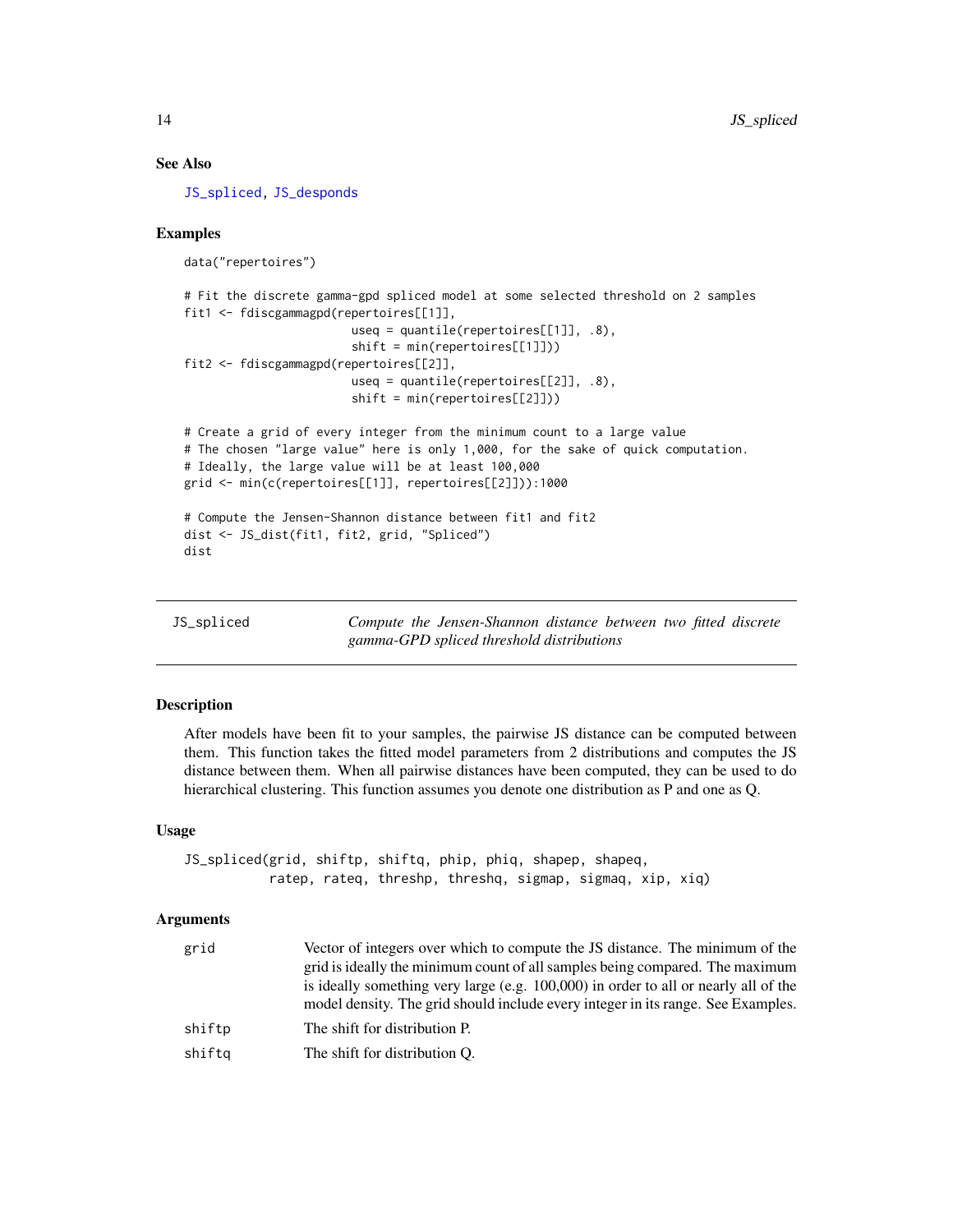# <span id="page-14-0"></span>JS\_spliced 15

| phip    | The estimated phi for distribution P.                   |
|---------|---------------------------------------------------------|
| phiq    | The estimated phi for distribution Q.                   |
| shapep  | The estimated gamma shape parameter for distribution P. |
| shapeg  | The estimated gamma shape parameter for distribution Q. |
| ratep   | The estimated gamma rate parameter for distribution P.  |
| rateg   | The estimated gamma rate parameter for distribution Q.  |
| threshp | The estimated threshold for distribution P.             |
| threshq | The estimated threshold for distribution Q.             |
| sigmap  | The estimated parameter sigma for distribution P.       |
| sigmaq  | The estimated parameter sigma for distribution Q.       |
| xip     | The estimated parameter xi for distribution P.          |
| xiq     | The estimated parameter xi for distribution Q.          |

# Details

For 2 discrete distributions P and Q, the Jensen-Shannon distance between them is  $JSD(P,Q) = \sqrt{5} * [\sum (P_i log P_i/M_i)] + \sum (Q_i log Q_i/M_i)$ where

 $M_i = .5 * (P_i + Q_i).$ 

# Value

The function directly returns the Jensen-Shannon distance between two fitted distributions P and Q.

#### Author(s)

<hbk5086@psu.edu>

#### See Also

[JS\\_spliced](#page-13-1) [JS\\_dist](#page-12-1)

# Examples

```
data("repertoires")
```

```
# Fit the discrete gamma-gpd spliced model at some selected threshold on 2 samples
fit1 <- fdiscgammagpd(repertoires[[1]],
                       useq = quantile(repertoires[[1]], .8),
                        shift = min(repertoires[[1]]))
fit2 <- fdiscgammagpd(repertoires[[2]],
                        useq = quantile(repertoires[[2]], .8),
                        shift = min(repertoires[[2]]))
```
# Create a grid of every integer from the minimum count to a large value

# The chosen "large value" here is only 1,000, for the sake of quick computation.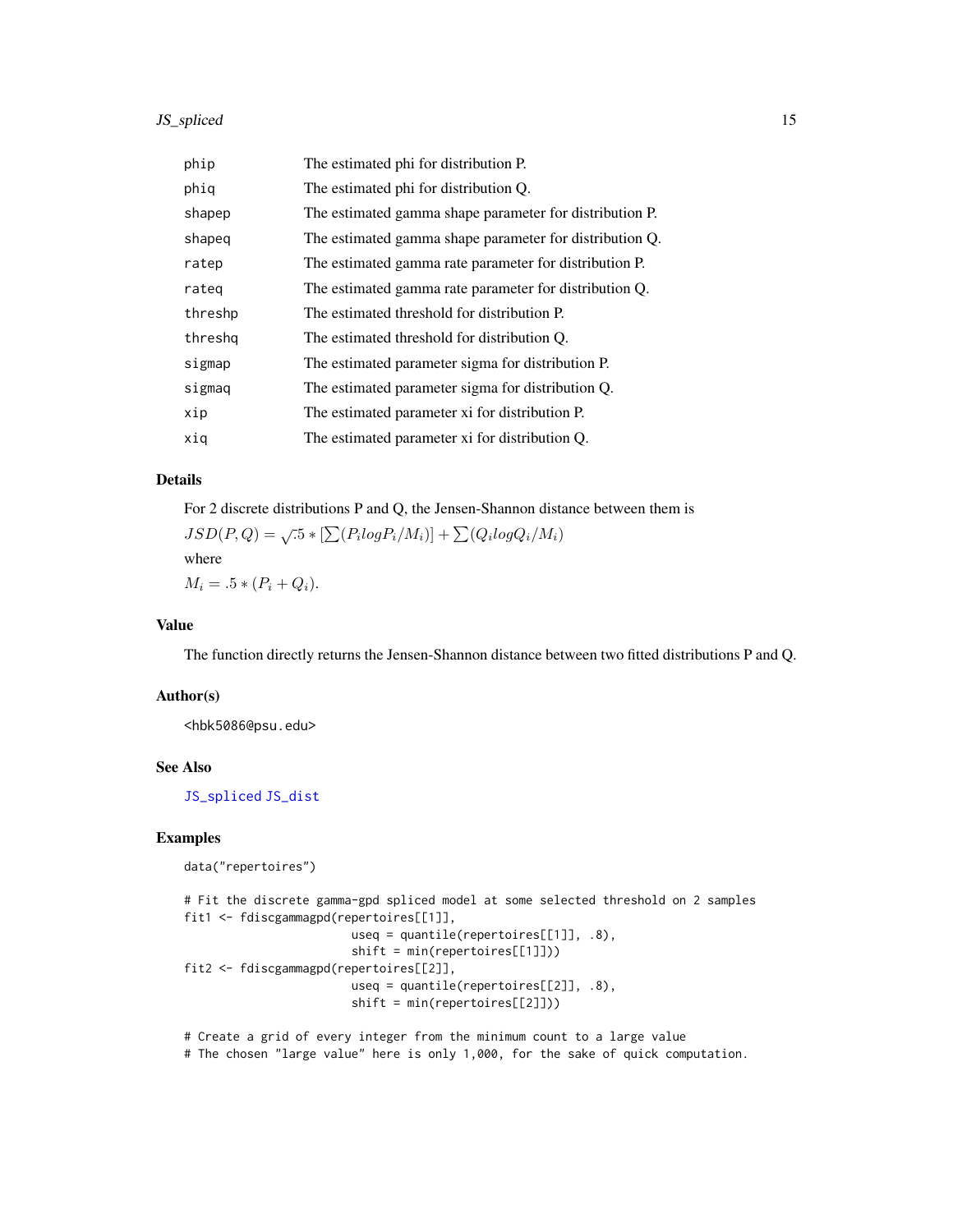```
# Ideally, the large value will be at least 100,000
grid <- min(c(repertoires[[1]], repertoires[[2]])):1000
# Compute the Jensen-Shannon distance between fit1 and fit2
dist <- JS_spliced(grid,
                    shiftp = min(repertoires[[1]]),
                    shiftq = min(repertoires[[2]]),
                    phip = fit1$mle['phi'], phiq = fit2$mle['phi'],
                    shapep = fit1$mle['shape'], shapeq = fit2$mle['shape'],
                    ratep = fit1$mle['rate'], rateq = fit2$mle['rate'],
                    threshp = fit1$mle['thresh'], threshq = fit2$mle['thresh'],
                    sigmap = fit1$mle['sigma'], sigmaq = fit2$mle['sigma'],
                    xip = fit1$mle['xi'], xiq = fit2$mle['xi'])
```
dist

parseFile *Load in and parse TCR data files for use by powerTCR*

#### Description

This function leverages [repLoad](#page-0-0) functions from the immunarch package. They are wrappers that output data in the format taken by powerTCR.

#### Usage

parseFile(path, inframe = TRUE)

#### **Arguments**

| path    | Path to input file with TCR repertoire sample data.                                   |
|---------|---------------------------------------------------------------------------------------|
| inframe | Logical. Should counts only from in-frame sequences be returned? Defaults to<br>TRUE. |

### Details

See the immunarch package on GitHub: https://github.com/immunomind/immunarch

#### Value

parseFile returns a vector of counts corresponding to the sample repertoire.

# References

Nazarov, Vadim I., et al. "tcR: an R package for T cell receptor repertoire advanced data analysis." BMC bioinformatics 16.1 (2015): 175.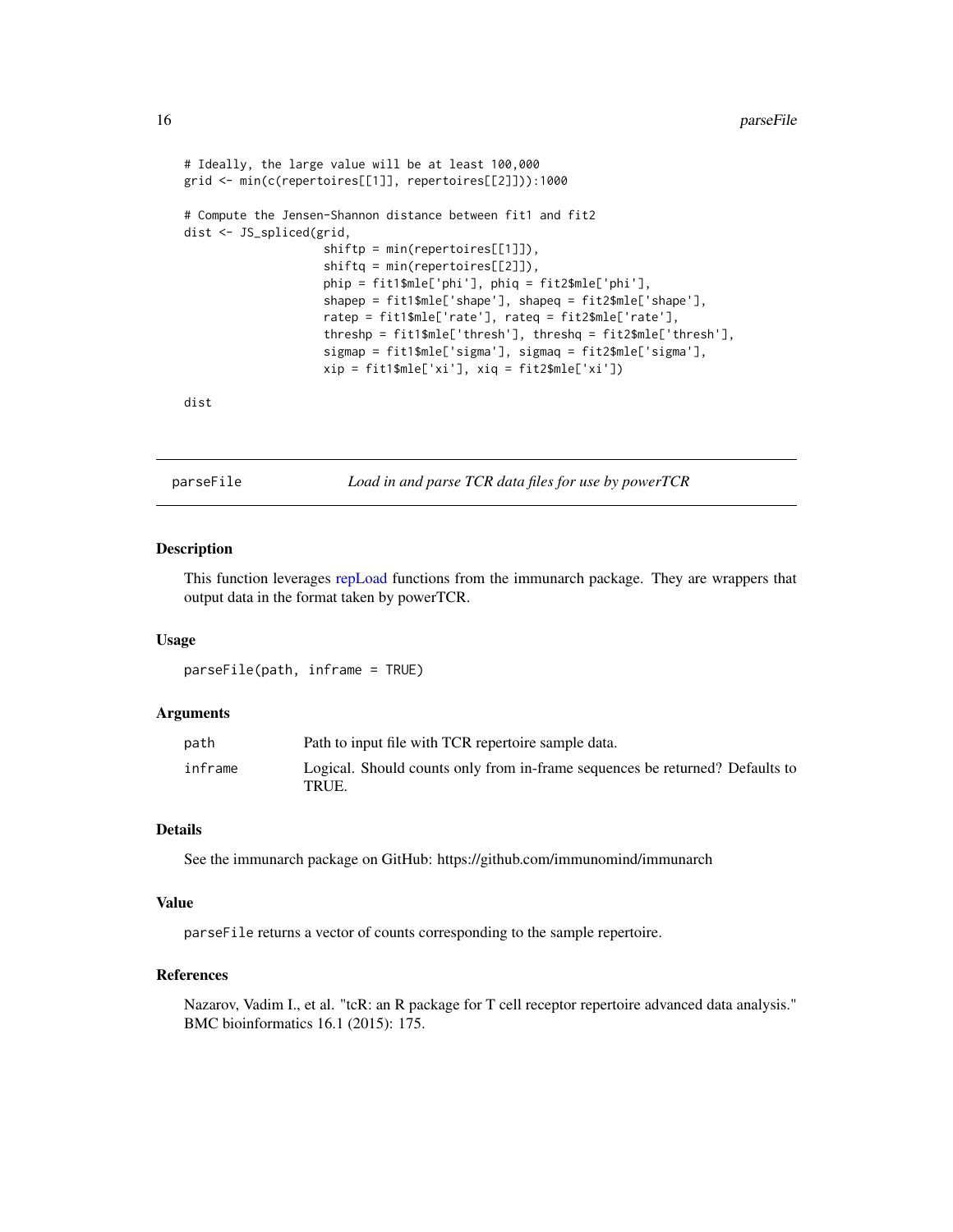# <span id="page-16-0"></span>Description

This data set gives to toy examples of TCR repertoires. Sample "samp1" contains 1,000 clones with a total of 26,288 sequenced T cells. Sample "samp2" contains 800 clones with a total of 24,267 sequenced T cells. These samples have been sorted from largest to smallest clone size.

### Usage

```
data("repertoires")
```
# Format

The format is:

List of 2 \$ samp1: num [1:1000] 1445 451 309 ... \$ samp2: num [1:800] 2781 450 447 ...

# Examples

```
data(repertoires)
n1 <- length(repertoires$samp1)
n2 <- length(repertoires$samp2)
# Generates plot on log-log scale
par(mfrow = c(2,1))plot(log(repertoires$samp1), log(1:n1))
plot(log(repertoires$samp2), log(1:n2))
```